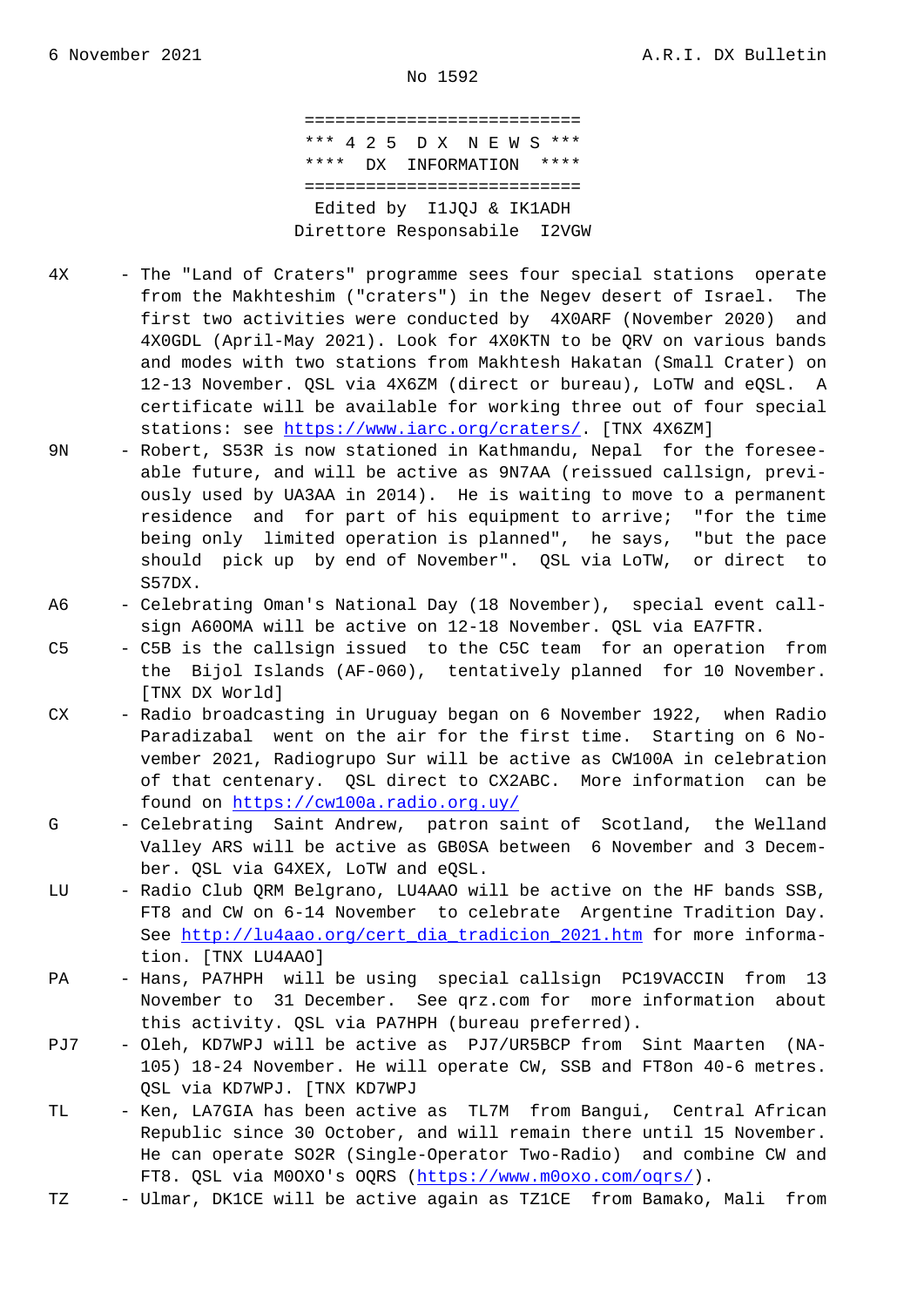160-10 metres. "On FT8 DX outside Europe will be preferred at any time", he says, and adds that he will not operate Fox & Hound as "according to my experience it has no advantage". QSL via DK1CE (all QSOs will be confirmed automatically via the bureau).

- VU Abie, AB1F will be active as VU2ABE from Shillong, in the Indian state of Meghalaya, between 6 November and 18 December. He will be QRV on 40, 20, 15 and 10m. QSL via home call (direct or bureau) and LoTW; he will upload his log also to eQSL, QRZ and Club Log on a regular basis. [TNX The Daily DX]
- YB Hajar, YB8HZ and other nine operators (YB8DKL, YC8AQY, YC8BNZ, YC8ES, YD8BVL, YD8CUI, YD8CXQ, YD8EQY, YD8ESH) will be active from Pulau Sapuka Besar, in the Sabalana and Tengah Islands IOTA group (OC-247), on 12-16 November . They will operate SSB, CW and FT8 on 80-10 metres. QSLs direct to YB8HZ (QSL requests for contacts made with YB8HZ himself should go via OQRS PayPal to yb8hz[@]yahoo.com; he will also upload his log to Club Log and LoTW). [TNX The Daily DX]
- ZS Commemorating the signing of the Armistice that ended the First World War (11 November 1918), special callsign ZS18MOTH will be active on 11-14 November on 80, 40, 20, 15 and 10m. The suffix stands for the Memorable Order of Tin Hats, founded in 1927 as a brotherhood of South African former front-line soldiers.

 =========================== \*\*\* 4 2 5 D X N E W S \*\*\* \*\*\*\* GOOD TO KNOW ... \*\*\*\* =========================== Edited by I1JQJ & IK1ADH Direttore Responsabile I2VGW

Access to the main functions of www.425dxn.org is provided by the 425DXN App for Android. It is available on Google Play - free of charge, no ads. Enjoy!

1B/XW0LP ---> Simon, XW0LP has "temporarily relocated" his station to the territory of the Turkish Republic of North Cyprus (not valid for DXCC), and his new callsign is 1B/XW0LP. "The most important thing for me is that I love amateur radio and want to use my hobby to help young students learn about radio communications. I have zero interest in any discussions about the politics and history of my current residence". More information can be found on https://www.qrz.com/db/1B/XW0LP.

CROZET 2022-2023 ---> While a website is under construction, the DXpedition to the Crozet Islands is now on Twitter: https://twitter.com/crozet2022. Thierry, [F6CUK has been granted permissi](https://www.qrz.com/db/1B/XW0LP)on to be QRV from the #3 Most Wanted DXCC Entity for three months (mid-December 2022 to mid-March 2023) [425DXN 1591].

"It seems important to indicate some of the [conditions of this permission"](https://twitter.com/crozet2022), Thierry says, as there are "three aspects that impose limitations": climate (the wind blows almost constantly at 70 kmh), soil nature (it is impossible to secure any mast in the ground), and nature protection (for bird protection, antennas, guy wires and anything that could be an obstacle are forbidden; also, it is impossible to dig, make anything in concrete, all over the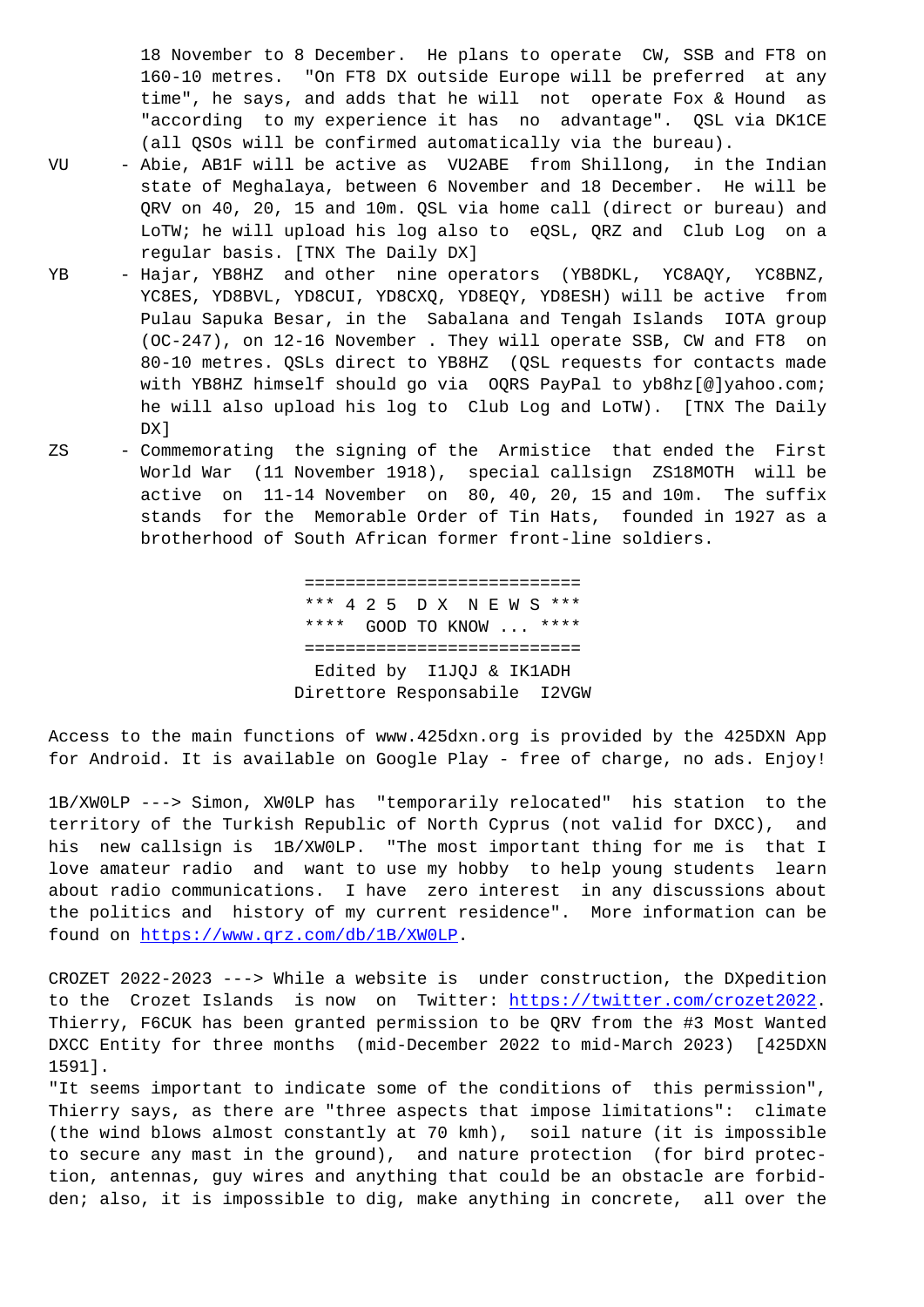"Our original request was for 4 squares on 40 and 20. This was refused. Impossible to keep them up because of the wind and the soil nature. The only possibility that the administration allowed was to have an attachment point to an existing building, and have wire antennas from there. NO beam! This is clearly stated in the permit we received. The whole team is studying the best solution for the best antenna possible, taking into account these constraints". Thierry also says that "CW and SSB will be the priority. FT8 will be mostly for low bands if we can install an 80m dipole, and for far away areas (US

West Coast mainly)". The Northern California DX Foundation (http://www.ncdxf.org/) has announced it is granting USD 20,000 to Thierry: "hopefully this experienced DXpedition operator can exploit this rare opportunity to access Crozet Island, put out an effective signal on all the bands [and log all of the](http://www.ncdxf.org/) needy over the course of his extended stay".

JAPAN INTERNATIONAL DX SSB CONTEST ---> Object of the contest is for amateurs in Japan to work as many station s in as many DXCC Entities and CQ Zones as possible on 160, 80, 40, 20, 15, and 10 metres, while DX stations work as many JA amateurs in as many Prefectures and JD1 islands as possible. This year's event will be held on 13-14 November (07.00-13.00 UTC). Complete information can be found on http://jidx.org/jidxrule-e.html.

QSL 6F1IHF ---> Pedro, EA5GL has picked up the QSLing for the February 2005 6F1IHF operation (Ixtapa Is[land, NA-183\). See https://www.](http://jidx.org/jidxrule-e.html)qrz.com/db/EA5GL for instructions.

QSL GALLERY ---> The large collection of QSL car[ds on Les Nouvelles DX](https://www.qrz.com/db/EA5GL)'[s](https://www.qrz.com/db/EA5GL) website has been updated. Sixteen different galleries include 19,408 cards for the ten Most Wanted DXCC Entities (2011-20), the 62 deleted DXCC Entities, obsolete prefixes, stations from Maghreb from 1945 to 1962, Allied Forces stations in Germany (1945-80), special stations commemorating ITU and IARU, stations using the United Nations prefix (4U), Antarctic bases and TAAF (Terres Australes and Antarctiques Francaises), the various French DXCC island Entities in the Pacific Ocean, the Indian Ocean and the Americas (from 1945 to 1969), pre-1945 countries, French Departments and CONUS, plus a gallery for cards not accepted by DXCC. Your participation is encouraged: http://www.lesnouvellesdx.fr/galerieqsl.php. [TNX F6AJA].

W8S: SWAINS ISLAND 2023 ---> "This week the W8S team had another conference call about the planning for the upcoming DXpedition to KH8/s Swains Island", [Ronald PA3EWP wrote on 4 November. "Due to](http://www.lesnouvellesdx.fr/galerieqsl.php) the Covid-19 restrictions, it will remain impossible to travel to American Samoa in the coming months. The limited number of flights, only 5 the first quarter of 2022, from Hawaii to American Samoa with the additional restriction to do a Covid-19 test 5 days before departure in Hawaii makes travelling extreme difficult. Also tourists have a lower priority to buy a ticket.

The risk is too great to travel to Swains in the spring of 2022.

Two members of our team are also part of the 3Y0J Bouvet team scheduled for November/December 2022.

The entire team therefore had to decide to postpone the W8S Swains DXpedition until March 2023. This is the only opportunity to be on Swains for 15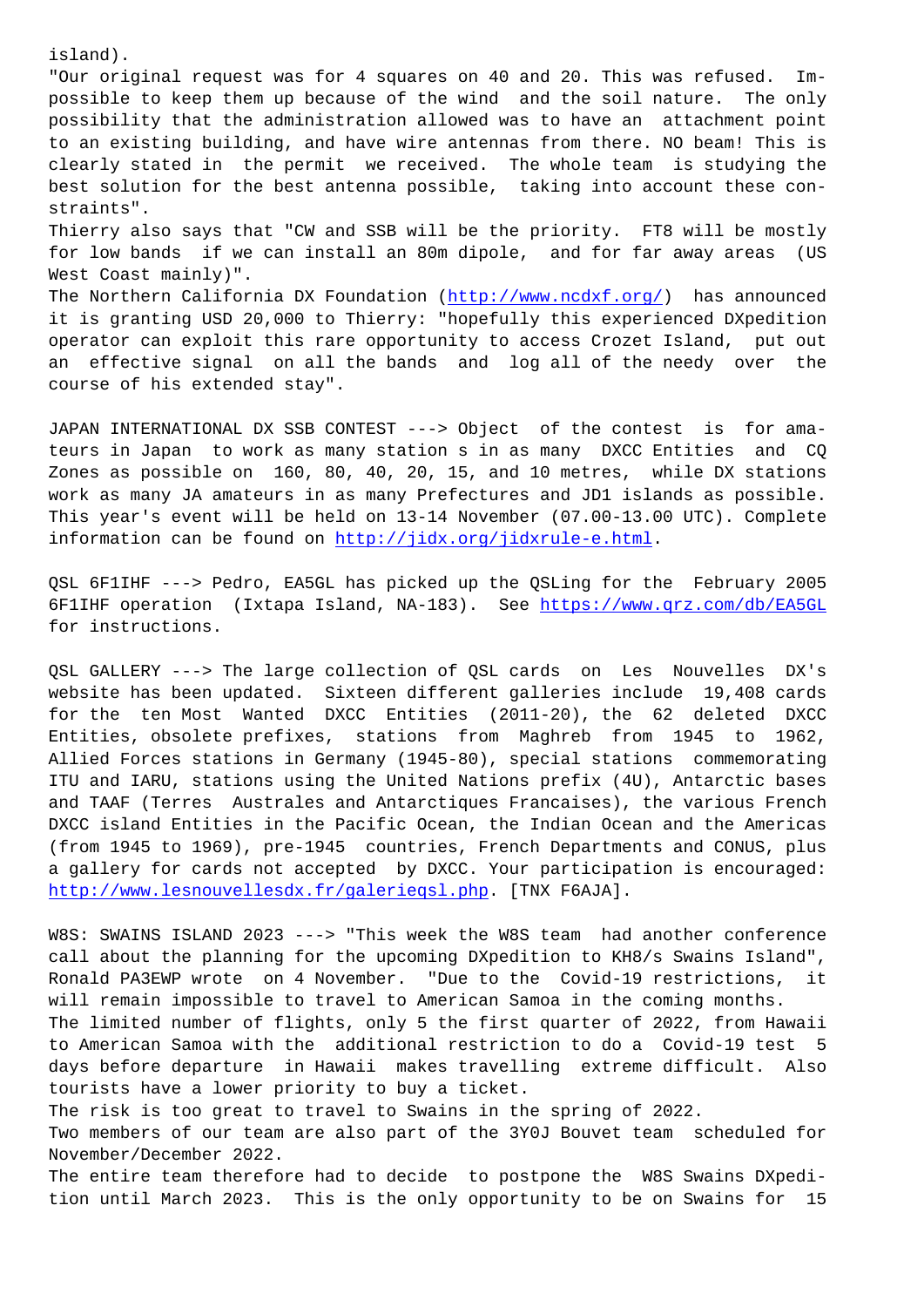Our project has certainly not been canceled but postponed to the spring of 2023. An extra advantage that the propagation is much better on the higher bands". Updates will be posted to https://swains2020.lldxt.eu/, as well as to Twitter and Facebook.

> =========================== \*\*\* 4 2 5 [D X N E W S \\*\\*\\*](https://swains2020.lldxt.eu/) \*\*\*\*\*\*\* QSL ROUTES \*\*\*\*\*\*\* =========================== Edited by I1JQJ & IK1ADH Direttore Responsabile I2VGW

| CALL              | MANAGER       | CALL              | MANAGER         | CALL              | MANAGER       |  |  |
|-------------------|---------------|-------------------|-----------------|-------------------|---------------|--|--|
| 3A/EA3NT          | EA5GL         | HI3LT             | EB7DX           | PC35EUDXF         | PA2TMS        |  |  |
| 3A/G4PVM          | EB7DX         | HK3X              | M0OXO           | PF35EUDXF         | <b>PA1AW</b>  |  |  |
| 3A/I1UWF          | <b>IlUWF</b>  | HP1XT             | KU9C            | PG35EUDXF         | <b>PA1AW</b>  |  |  |
| 3A/MM0NDX         | EB7DX         | <b>HZ1SGI</b>     | <b>HZ1SAR</b>   | PH35EUDXF         | <b>PA1AW</b>  |  |  |
| 3A/RA9USU         | UA3DX         | <b>HZ1SK</b>      | IZ8CLM          | PI35EUDXF         | <b>PA1AW</b>  |  |  |
| 3A3A              | UA3DX         | IB0L              | <b>IKOETA</b>   | PI4DX             | PD1DX         |  |  |
| 3B8FP             | N200          | IB1D              | IK1TAZ          | PI4M              | PA0MBD        |  |  |
| 3D2TS             | M0OXO         | IB9A              | IZ2FWL          | PJ2/M5RIC         | M0OXO         |  |  |
| 3X2021            | F1TMY         | IB9T              | IT9TQH          | PJ4G              | K4BAI         |  |  |
| 4J880N            | 4K4K          | IH9/OK1M          | OK1WMR          | PJ4K              | KU9C          |  |  |
| <b>4K9W</b>       | DL6KVA        | II2S              | IZ2FOS          | PP4T              | PY4BZ         |  |  |
| 4L2M              | EA7FTR        | II4BLN            | IQ4FE           | PT5J              | PP5JR         |  |  |
| 4L8A              | M0OXO         | II8K              | IZ8EPX          | PV <sub>2</sub> K | EA5GL         |  |  |
| 4U1A              | UA3DX         | IO6A              | IZ6BRJ          | PV60CRASC         | PT2OP         |  |  |
| 5P5XX             | DF3XX         | IR <sub>2</sub> C | IK2FTB          | R325FR            | R3TKM         |  |  |
| 7P8RU             | R7AL          | IR2L              | IW2LLH          | <b>R325G</b>      | R1ZBR         |  |  |
| 7X2GK             | IK2DUW        | IR2Q              | IK2PFL          | <b>R325K</b>      | <b>UA1CEI</b> |  |  |
| 8P1W              | KU9C          | IR3MD             | IN3MDR          | R325N             | R7DX          |  |  |
| 8P6ET             | KU9C          | IR4X              | I4VEQ           | <b>R325P</b>      | R1YY          |  |  |
| 8Q7RM             | HB9SHD        | IR6T              | IK6VXO          | R325RF            | RV1AQ         |  |  |
| 8S <sub>0</sub> C | <b>SMOMPV</b> | IR9R              | IT9DSZ          | <b>R325S</b>      | RQ7R          |  |  |
| 9J2BO             | EA5GL         | IS0/OM2TW         | OM2FY           | R325SSF           | R1ZBU         |  |  |
| 9J2BS             | EA5GL         | J68HZ             | K9HZ            | R325WMF           | RA4DAR        |  |  |
| 9J2RD             | IZ8CCW        | KH7M              | IOMWI           | R325Z             | R1ZBE         |  |  |
| 9K9A              | EC6DX         | KH7M              | KH6ZM<br>[W/VE] | SN <sub>2</sub> B | SP3CGK        |  |  |
| 9N1CA             | EA5ZD         | KL7RA             | N4GNR           | SN3A              | SP3GEM        |  |  |
| A25SL             | N4GNR         | KP3Z              | N4AO            | SP60ANT           | SP3POB        |  |  |
| A42K              | EA5GL         | L55D              | LU5DF           | SQ2A              | SQ2RCM        |  |  |
| A43MI             | M0OXO         | LN8W              | LA6YEA          | TL7M              | M0OXO         |  |  |
| A44M              | M0OXO         | LO5D              | LU8EOT          | TM0ISS            | F4KLR         |  |  |
| A60EXPO           | EA7FTR        | LO7H              | EA7FTR          | TM123K            | F4IVV         |  |  |
| A60FD             | EA7FTR        | LR3D              | EA7FTR          | TM10              | F1IKA         |  |  |
| A60FD/2           | EA7FTR        | LR7D              | LU9ESD          | TM2N              | ON4ZD         |  |  |
| A60FD/3           | A61BK         | LT1E              | EA7FTR          | TM2RJ             | F4HRU         |  |  |
| A61BR             | EA5ZD         | LT2HH             | EA5GL           | TM2Y              | F6BEE         |  |  |
| A65BB             | S57DX         | LT5V              | EC6DX           | TM3R              | F5UTN         |  |  |
| A73A              | M0OXO         | LT6M              | LU8MHL          | TM5A              | F5VHJ         |  |  |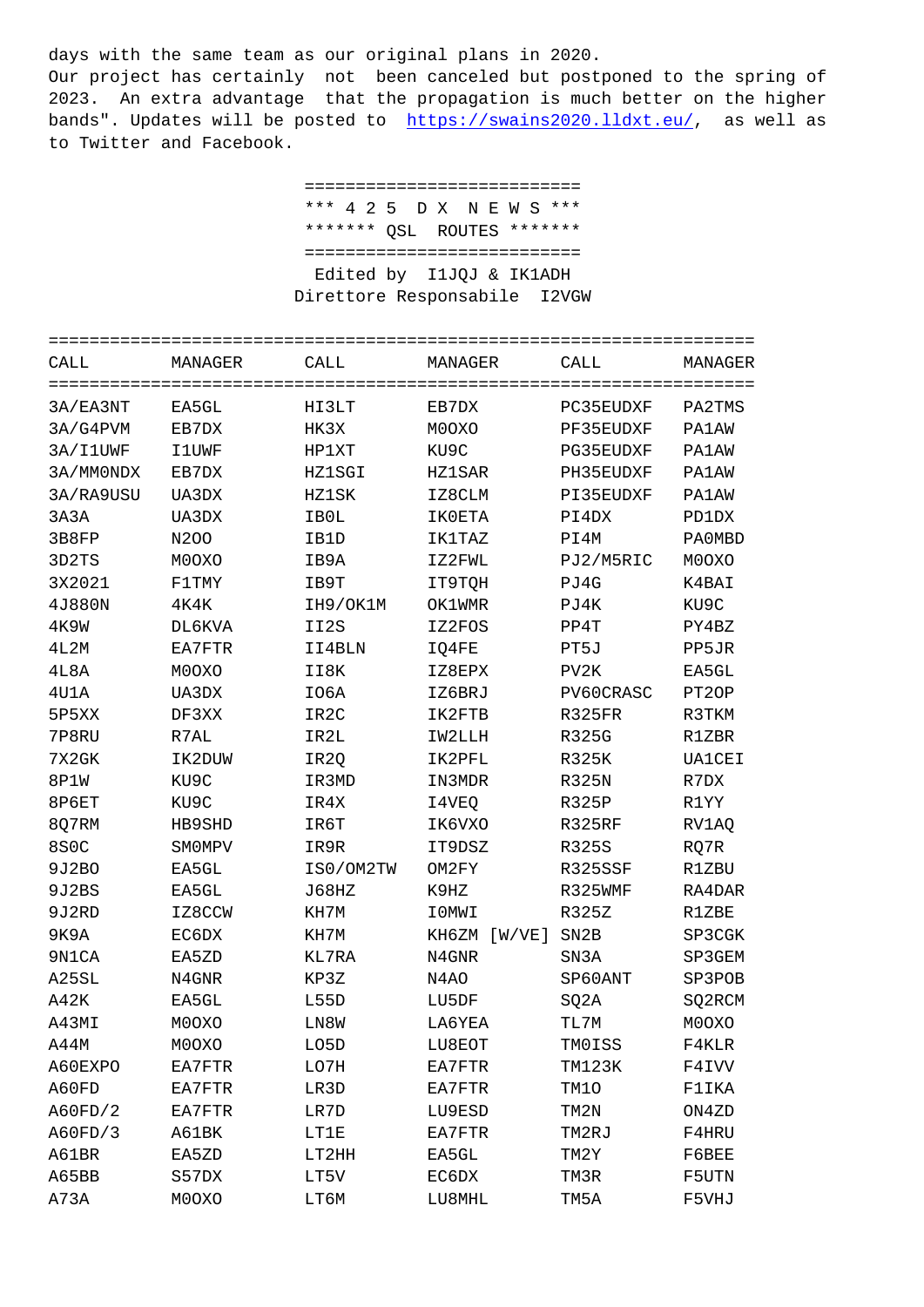| B <sub>0</sub> A | BA4TB         | LU1DX             | EC6DX         | TO70               | EA1BP        |
|------------------|---------------|-------------------|---------------|--------------------|--------------|
| B4T              | BA4TB         | LV4V              | LU4VZ         | UE35EUF            | RQ7L         |
| C37N             | C37URA        | LW5HR             | EA5GL         | V3A                | M0OXO        |
| C44C             | MOURX         | LZ1470IN          | LZ1KCP        | VC3X               | VE7VR        |
| CB1C             | <b>CE1VLY</b> | LZ5R              | LZ1YQ         | VE2CSI             | M0URX        |
| CBBE             | CE8EIO        | LZ6V              | LZ2KRM        | VJ3A               | VK3JA        |
| CF3A             | VE3AT         | M6T               | G4BWP         | VJ4G               | VK4FI        |
| CN46MS           | CN8WW         | MD <sub>2</sub> C | <b>MDOCCE</b> | VJ4K               | N3SL         |
| CN8PA            | RW6HS         | MD4K              | G3NKC         | VJ4T               | VK4QH        |
| CN8SG            | EA7FTR        | MM2N              | MMOGPZ        | VK2P               | VK2PV        |
| CQ3W             | DF7EE         | NP2J              | K8RF          | VK4A               | VK4NM        |
| CQ8M             | EA5GL         | OA4SS             | KB6J          | VK4I               | VK4CZ        |
| CQ9T             | CT3KN         | OC200R            | OA40          | VK6N               | VK6NC        |
| CR3A             | OM2VL         | OD5ET             | EB7DX         | VL2A               | VK2IM        |
| CR5T             | CS5ARC        | OD5TX             | W4JS          | VL4R               | VK4ZD        |
| CT9ABY           | OM2FY         | OD5ZF             | IZ8CLM        | VL5X               | VK5ARG       |
| CX2CC            | EA5KB         | OD5ZZ             | N4GNR         | VL6C               | VK6IR        |
| CX2DK            | EA5GL         | OE2S              | OE2GEN        | VO <sub>2</sub> AC | VE3FU        |
| CX5UA            | IK2DUW        | OE35EUDXF         | OE6VIE        | VP6MW              | WOVTT        |
| D4F              | IZ4DPV        | OF3077F           | OH3JF         | VP8ADR             | M0OXO        |
| D4L              | IK2NCJ        | OH8X              | OH6KN         | VP9I               | WW3S         |
| D4Z              | IK2NCJ        | OK7K              | OK1BN         | <b>VY0ERC</b>      | M0OXO        |
| E2A              | E21EIC        | OL50DJ            | OK6DJ         | WP3C               | M0OXO        |
| E2E              | E23NEZ        | OL7T              | OK2BXU        | XE2B               | EA5OL        |
| E7AA             | 9A2AA         | OL9Z              | OK2PVF        | XV9HEU             | EA5GL        |
| E7CW             | E73ESP        | OM0R              | OM3GI         | YI1WWA             | IK2DUW       |
| ED7R             | EC7WR         | ON75BAF           | ON4CMO        | YP0C               | YO3CZW       |
| EE7L             | EA7HLU        | ON75BFS           | ON4LDR        | YT5A               | YT1AD        |
| EF8K             | EA8DET        | OQ05PHI           | ON4PHI        | Z60A               | OH2BH        |
| ET3AA            | N200          | OQ35EUDXF         | ON6CC         | Z68XX              | DL2JRM       |
| FG4KH            | F1DUZ         | OT5IDPD           | ON6WL         | ZC4GR              | EB7DX        |
| FG4NO            | EA5GL         | OT5X              | ON4CRD        | ZF2LZ              | EA5GL        |
| FM1II            | KU9C          | OX7A              | <b>OZ1ACB</b> | ZP6LMR             | IK2DUW       |
| FM5BH            | W3HNK         | OX7AKT            | <b>OZ1ACB</b> | ZP6RAI             | IK2DUW       |
| G6XX             | M0OXO         | OX7AM             | <b>OZ1ACB</b> | ZS6TVB             | N4GNR        |
| GM2T             | GM4UYZ        | OY9JD             | EA5GL         | ZS9Z               | ZS10IN       |
| GM5X             | N3SL          | P33W              | UA3DX         | ZV1T               | <b>PP1WW</b> |
| HB9H             | HB9CXZ        | P3Z               | 5B4AFM        | ZW2T               | PY2RKG       |
| HD8R             | EA5RM         | P40W              | N2MM          | ZW7RENER           | PU7MPB       |
| HF70WAT          | SP5PPK        | PA35EUDXF         | <b>PA1AW</b>  | ZW8T               | PS8HF        |
| HG8R             | HA8JV         | PB35EUDXF         | PA1AW         | ZZ5K               | PP5RT        |
|                  |               |                   |               |                    |              |

 $3G4K$ Pedro Ponce Cubillos, Av. Sepulveda Bustos 46, 3780250 Chillan, Chile 7Q6M Don Jones, PO Box 21500, Washington DC 20009-1500, USA Paul Galea, 66 Triq Guze Ellul Mercer, Had-Dingli, DGL 1118, Malta **9H6A** C<sub>5</sub>C Luc Thibaudat, 15 rue de Moiscourt, 27140 Gisors, France Richard Visman, 11943 Acosta Road, Jacksonvillle FL 32223, USA C6AHB Miguel Goncalves, Rua Doutor Joel Magalhaes 6, 4740-272 Esposende, CR6P Portugal Antonio Gonzalez, Apartado Postal 930, 03200 Elche, Spain EA5RM ES9C Toomas Soomets, Lootuse tn 22-2, 50108 Tartu, Estonia HB0A Amateurfunk Verein Liechtenstein, P.O. Box 629, 9495 Triesen FL,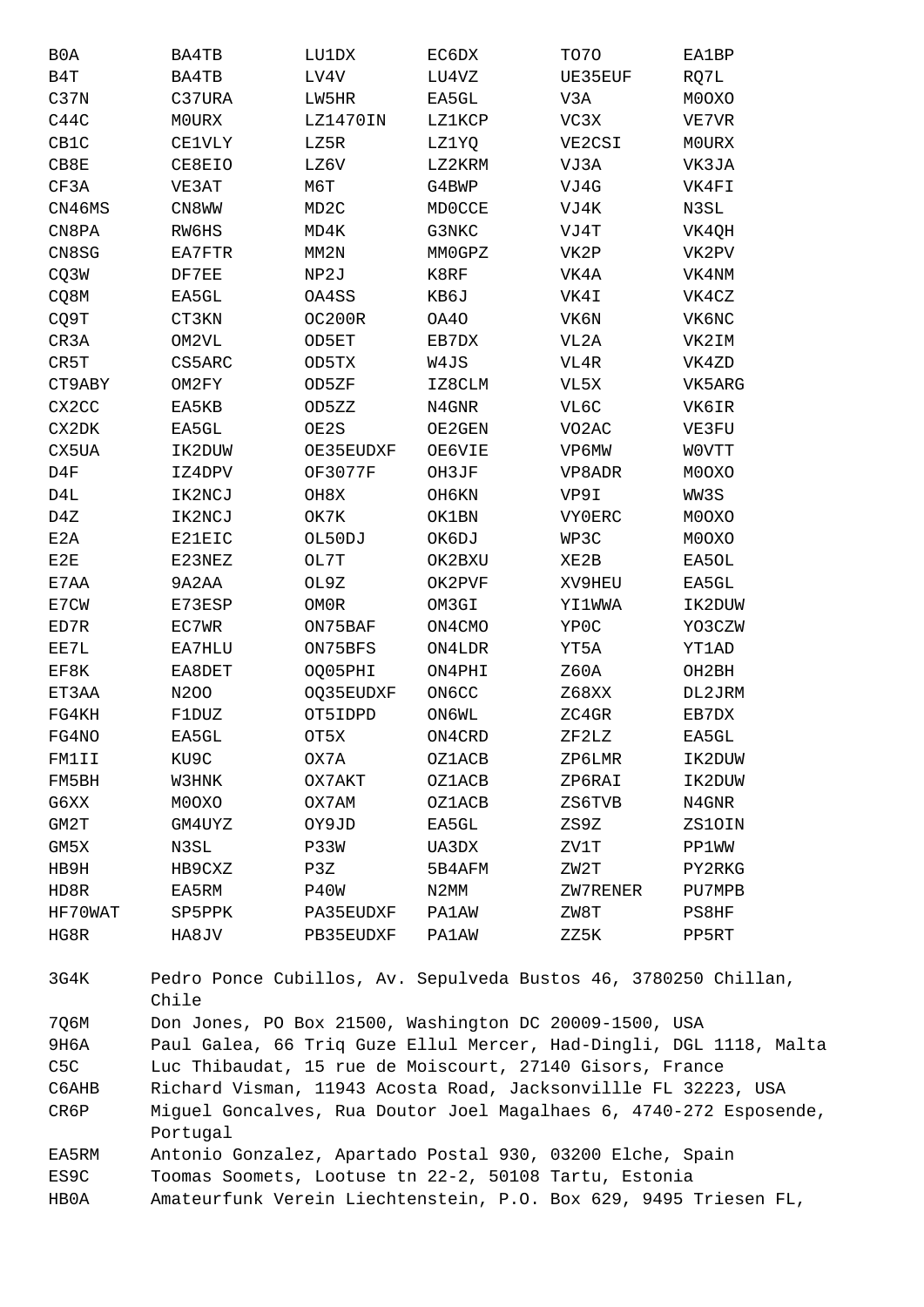Liechtenstein HG6N Salgotarjani Varosi Radioklub, Salgotarjan, Meredek ut 6 II/1, 3100, Hungary I1UWF Gianni Tosello, Strada alla Colla 14, 18038 Sanremo IM, Italy II9P Vincenzo Bongiovanni, Via Asia 19/A, 97100 Ragusa RG, Italy IO9A Antonello Scauso, Via Tenente Minniti 105, 98057 Milazzo ME, Italy J42L Leo Fiskas, 1 Argyriou Gouzgou, 52 200 Argos Orestiko, Greece KH7Q Beverley A. Yuen, 2047 Nuuanu Ave 2202, Honolulu HI 96817-2522, USA KP2M Fred Bennett, 2253 Mill Creek Road, Newport NC 28570, USA L21F Jesus Rubio, Calle Mendoza 2484, S2000PBF, Rosario, Argentina N4GNR Dan Cisson, 12 Hancock Drive, Toccoa GA 30577-9388, USA OF1F Timo Klimoff, Yrjonkatu 4 A 15, FI-28100 Pori, Finland OF8L Jari Ojala, Latvalammentie 32, 92260 Kopsa, Finland OH0V Jukka Klemola, Aarontie 5, FI-31400 Somero, Finland OR1Z Raff Braspenning, Bareelstraat 50, 2990 Loenhout, Belgium OX3HI Holger Mortensen, Postboks 159, 3910 Kangerlussuaq, Greenland OX3LX Joergen Roemming, Brandelev Stationsvej 9, 4700 Naestved, Denmark OX3XR Harry de Jong, Broekdijk 59, 7695 TC Bruchterveld, The Netherlands PJ5/W5JON John Abbruscato, 22199 Pine Tree Ln, Hockley TX 77447, USA PX2A Carlos Adalberto Carareto, Estrada de Santo Amaro 201, Sao Paulo - SP, 05544-000, Brazil PY0F Renner Pedroza, Rua Waldemar Nery Carneiro Monteiro 475 Apt 602, Boa Viagem, Recife - PE, 51030-140, Brazil PZ2YT Yudel Torres, C Van Dalstraat 221, Nieuw Nickerie, Suriname SJ2W Per Eklund, Teaterallen 12-0102 lgh 1102, SE-903 64 Umea, Sweden ST0HQ Magdi Osman Ahmed Abdelrahim, P.O. Box 2, Khartoum Airport 11112, Sudan TM0DX Pierre Chassain, Lotissement La Barotie, 22 rue de La Barotie, 42440 Noiretable, France TM0R Jean-Louis Zabalza, 7 allee le Sous Bois, 33140 Villenave d'Ornon, France TM6M Stephane Van Langhenhoven, 24 bis rue de Anter Hent, 29830 Ploudalmezeau, France TM7Y Sebastien Sauvannet, 4 rue de Villequiers, 18800 Gron, France V26B Michael J. Samanka, 53-12 Arthur Kill Road, Staten Island NY 10307 USA VE2IDX Igor Slakva, 101-95 Base Line Rd W, London ON N6J 4X3, Canada VE2IM Igor Slakva, 101-95 Base Line Rd W, London ON N6J 4X3, Canada VE2PEACE Jean Charron, 17 Rue Elisabeth, Saint Jerome QC J7Z 2S9, Canada VJ2J David E. Burger, PO Box 37, Mount Colah, NSW 2079, Australia VJ2Z Richard R. Cerveny, PO Box 102, Macquarie Fields, NSW 2564, Australia VK7C Catherine Hammond, 57 Gatenbys Road, Gravelly Beach, TAS 7276, Australia VK9DX Nick Hacko, Suite 403 Level 4, Culwulla Chambers, 67 Castlereagh St, Sydney, NSW 2000, Australia VL4U Cory Newman, 7 Hanover Court, Morayfield, QL 4506, Australia VL5L Steve Adler, 12 Blue Crescent, Woodforde, SA 5072, Australia VP5DX Jim Iori, 814 Basswood Ct, Orange Park FL 32065, USA VR2XAN Alberto Annesi, 1/F 7A Nam Shan Road, Peng Chau, Hong Kong ZF5T Stanford H. Stockton, PO Box 73, Siloam Springs AR 72761-0073, USA ZV2X Rafael Goncalves, Caixa Postal 49, Votorantim - SP, 18110-972,